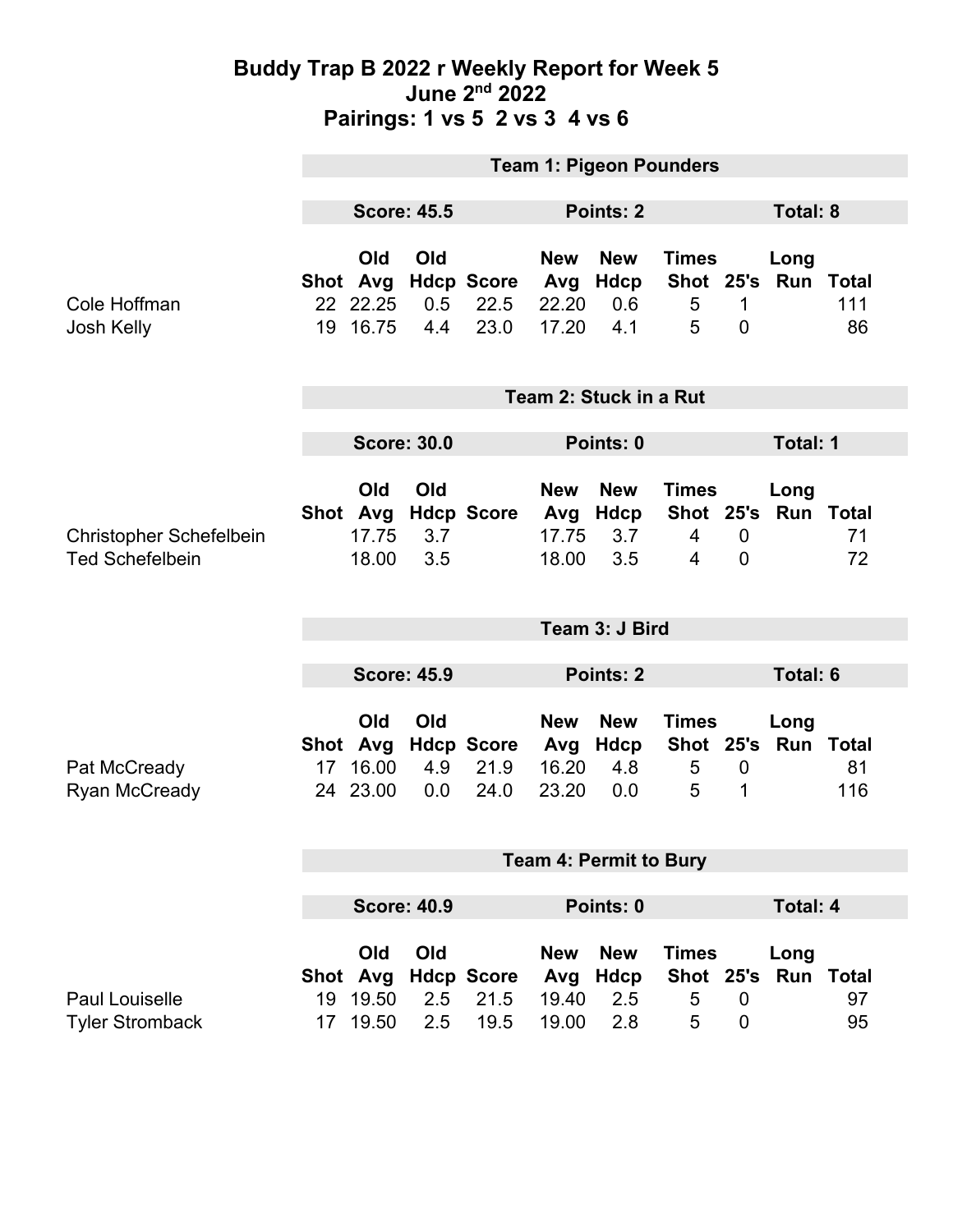### **Buddy Trap B 2022 r Weekly Report for Week 5 June 2nd 2022 Pairings: 1 vs 5 2 vs 3 4 vs 6**

|                                               | <b>Team 5: Shot Dead</b> |                                      |                   |                                   |                                     |                                  |                                     |                               |                       |                               |
|-----------------------------------------------|--------------------------|--------------------------------------|-------------------|-----------------------------------|-------------------------------------|----------------------------------|-------------------------------------|-------------------------------|-----------------------|-------------------------------|
|                                               | <b>Score: 42.5</b>       |                                      |                   | Points: 0                         |                                     |                                  |                                     | Total: 3                      |                       |                               |
| Lily Jedneak<br><b>Christian Sapp</b>         | Shot<br>16<br>20         | <b>Old</b><br>Avg<br>16.75<br>20.00  | Old<br>4.4<br>2.1 | <b>Hdcp Score</b><br>20.4<br>22.1 | <b>New</b><br>Avg<br>16.60<br>20.00 | <b>New</b><br>Hdcp<br>4.5<br>2.1 | <b>Times</b><br>Shot 25's<br>5<br>5 | $\overline{0}$<br>$\mathbf 0$ | Long                  | <b>Run Total</b><br>83<br>100 |
|                                               | Team 6: CSU              |                                      |                   |                                   |                                     |                                  |                                     |                               |                       |                               |
|                                               | <b>Score: 45.1</b>       |                                      |                   | Points: 2                         |                                     |                                  | Total: 8                            |                               |                       |                               |
| <b>Andrew Erickson</b><br><b>Zach Pickett</b> | 20                       | Old<br>Shot Avg<br>22 20.00<br>20.00 | Old<br>2.1<br>2.1 | <b>Hdcp Score</b><br>23.0<br>22.1 | <b>New</b><br>Avg<br>20.40<br>20.00 | <b>New</b><br>Hdcp<br>1.8<br>2.1 | <b>Times</b><br>5<br>5              | $\overline{0}$<br>$\mathbf 0$ | Long<br>Shot 25's Run | Total<br>102<br>100           |

Super Shooters: None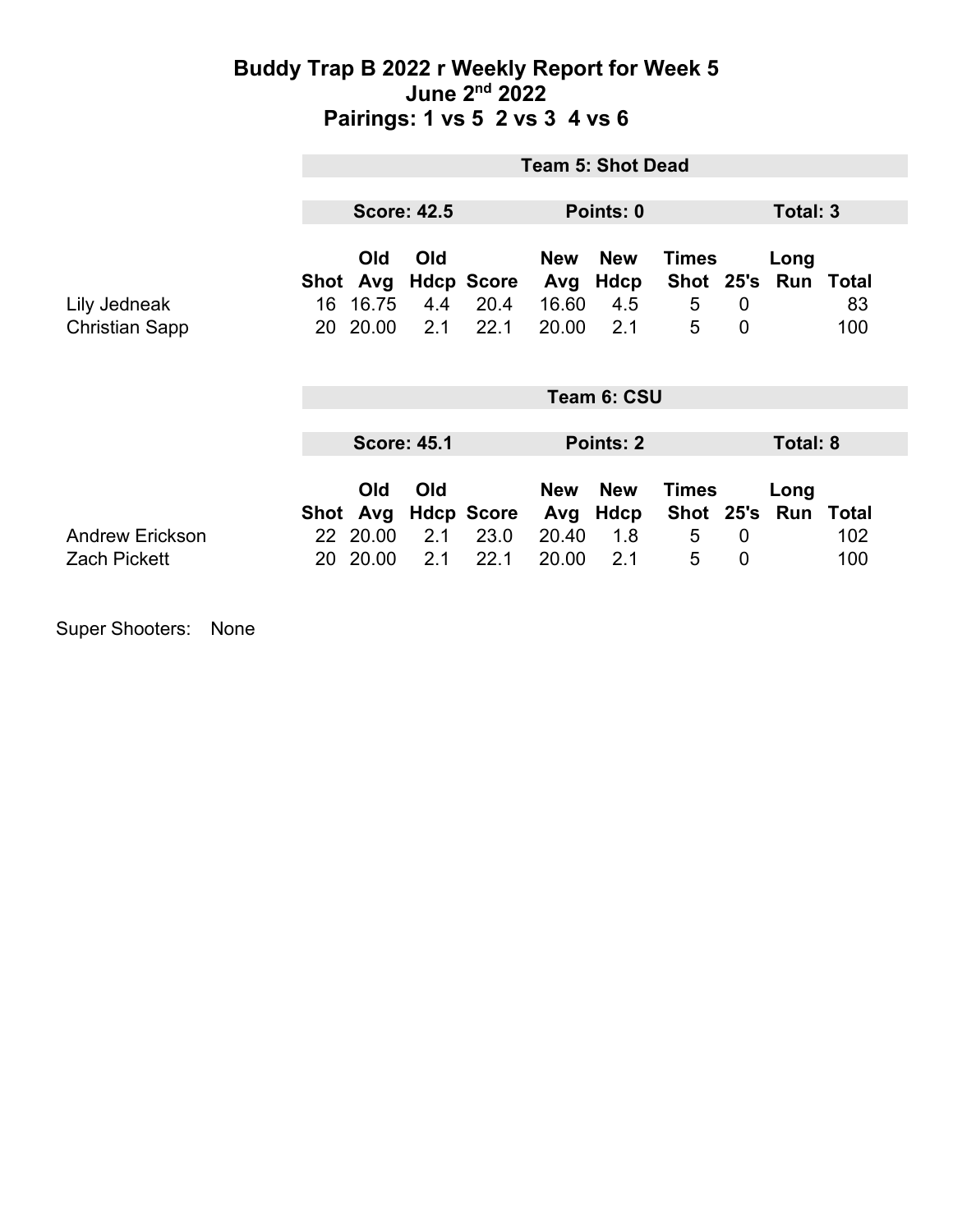## **Buddy Trap B 2022 r Weekly Report for Week 5 June 2nd 2022 Pairings: 1 vs 5 2 vs 3 4 vs 6**

# **Buddy Trap B 2022 r Team Standings through week 5**

| Team 6 | <b>CSU</b>             | 8.0 |
|--------|------------------------|-----|
| Team 1 | <b>Pigeon Pounders</b> | 8.0 |
| Team 3 | J Bird                 | 6.0 |
| Team 4 | <b>Permit to Bury</b>  | 4.0 |
| Team 5 | <b>Shot Dead</b>       | 3.0 |
| Team 2 | <b>Stuck in a Rut</b>  | 1.0 |
|        |                        |     |